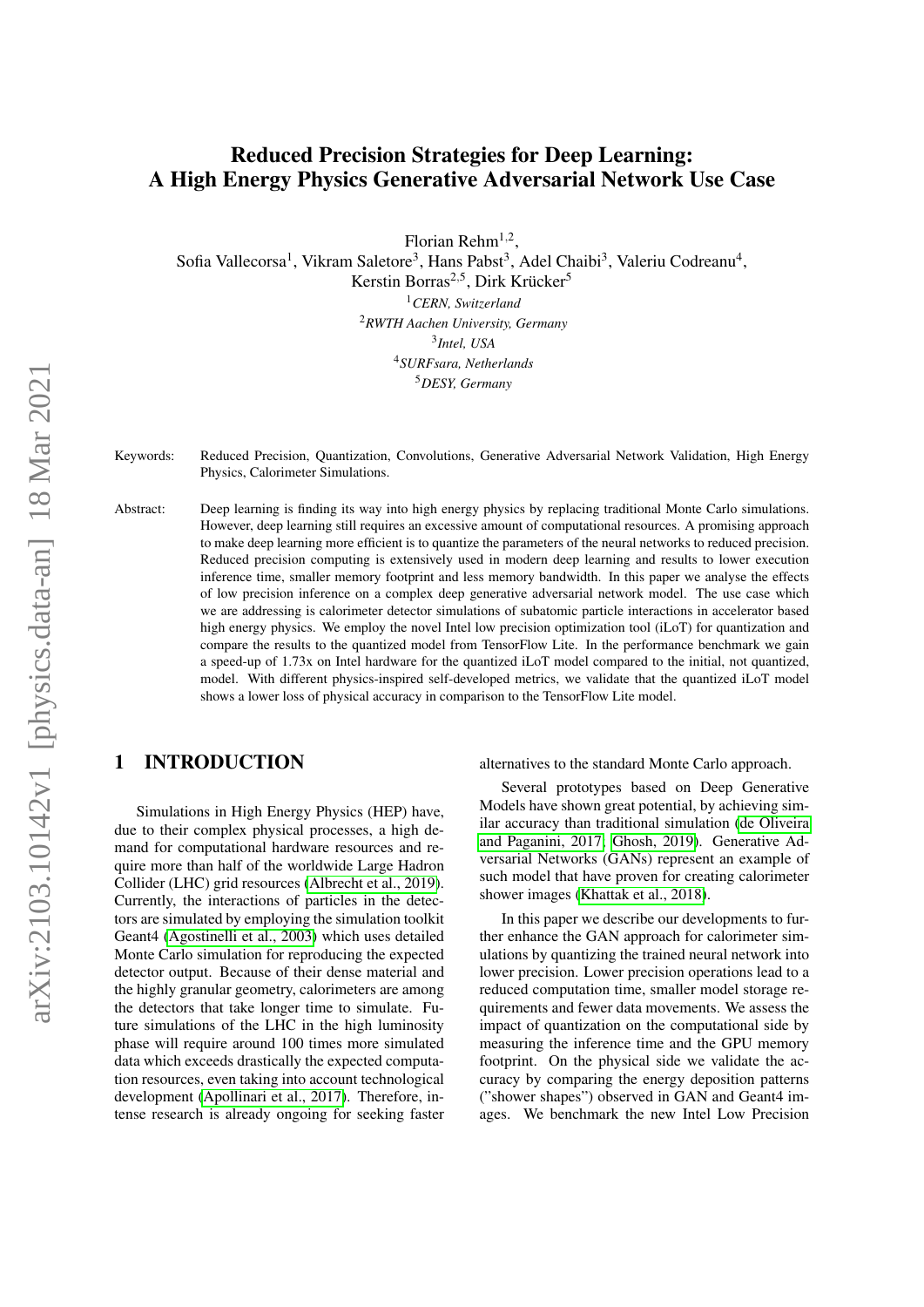Optimization Toolkit [\(Tian et al., 2020\)](#page-7-6) by quantizing our model using Integer-8 (int8) format and compare the results to the quantized models obtained using TensorFlow Light [\(TFL, 2020\)](#page-7-7) in 16-bit floating point (float16) and int8 formats.

Section 2 provides a description of calorimeter simulations and the data set format. Section 3 briefly introduces the GAN approach and the prototype we use for this study. Section 4 covers an introduction to reduced precision and to the quantization tools. A brief review on related work is shown in section 5. In section 6 results are evaluated in terms of computational resources and physical accuracy. The last section summarizes the conclusions.

## <span id="page-1-2"></span>2 ELECTROMAGNETIC **CALORIMETERS**

Calorimeters are one of the main components of accelerator-based HEP experiments and detectors. They are used to measure the energy of particles [\(Brown and Cockerill, 2012\)](#page-7-8) at collider experiments. The primary particles which enter and interact with the material of the calorimeter deposit their energies by creating showers of secondary particles as they pass through the detector. The secondary particles in turn, create other particle showers by the same mechanism. While the shower evolves, the energy of the particles gradually reduces and is absorbed or measured by the calorimeter sensors. In our work, we simulate electromagnetic calorimeters, which are specially designed to measure energies of electrons, positrons and photons that interact in the detector volume via electromagnetic interactions (mainly bremsstrahlung for electrons and pair production for photons).

We use particle shower images, recorded by the calorimeter, as data set for the simulations. The training and test data set are simulated using Geant4: they represent a future electromagnetic calorimeter prototype. For the study in this paper, we are using 200 000 3-dimensional shower images of electrons with a primary particle energy in the range of 100-500 GeV and a 3-dimensional shape of 25x25x25 pixels. Figure [1](#page-1-0) shows an example shower image cutout.

It is worth noticing that we do not use any timing information: only static images of the energy deposits are used to train the GAN model (described in section [3\)](#page-1-1). Particle shower shapes are parameterized according to the energy of the primary particle  $E_p$ , which is the energy of the electron which enters the calorimeter volume and the ECAL value (for Elec-

<span id="page-1-0"></span>

Figure 1: (left): A simplified representation of the 3 dimensional image. (right): An example shower development at  $y = 13$ .

tromagnetic CALorimeter), which corresponds to total energy measured by the calorimeter (summing the estimated energy deposits over all calorimeter cells). The relation between ECAL and  $E_p$  depends on the type, geometry and material of the calorimeter. For our data we approximate it using polynomial function.

# <span id="page-1-1"></span>3 3D GENERATIVE ADVERSARIAL NETWORKS

Generative Adversarial Networks (GANs) are being successfully investigated for replacing some traditional Monte Carlo calorimeter simulations. It is demonstrated, that GANs can achieve similar levels of accuracy as the Monte Carlo simulations, on some specific use case, while considerably decreasing the simulation time [\(Khattak et al., 2018\)](#page-7-5) [\(Erdmann M.,](#page-7-9) [2019\)](#page-7-9). GANs were first introduced by Ian Goodfellow [\(Goodfellow et al., 2014\)](#page-7-10) in 2014. They belong to the group of unsupervised learning methods and are nowadays used for a large variety of different generative tasks. The whole GAN model consists of two deep neural networks. A generator network which generates images from random numbers and a discriminator which is trained to evaluate and distinguish between the generated and the training images.

The generator network receives as input a latent vector with 200 uniform distributed random numbers multiplied by an energy scalar corresponding to the primary particle energy  $E_p$ . It produces a 3-dimensional shower image with the same shape 25x25x25, as the images of the training dataset. The generator network uses a mix of convolutional 2D (Conv2D) layers and transposed convolutional 2D (Conv2D\_transpose) layers. Additionally, we use batch normalization (BatchNorm), leaky rectified linear units activation function (LeakyReLU) and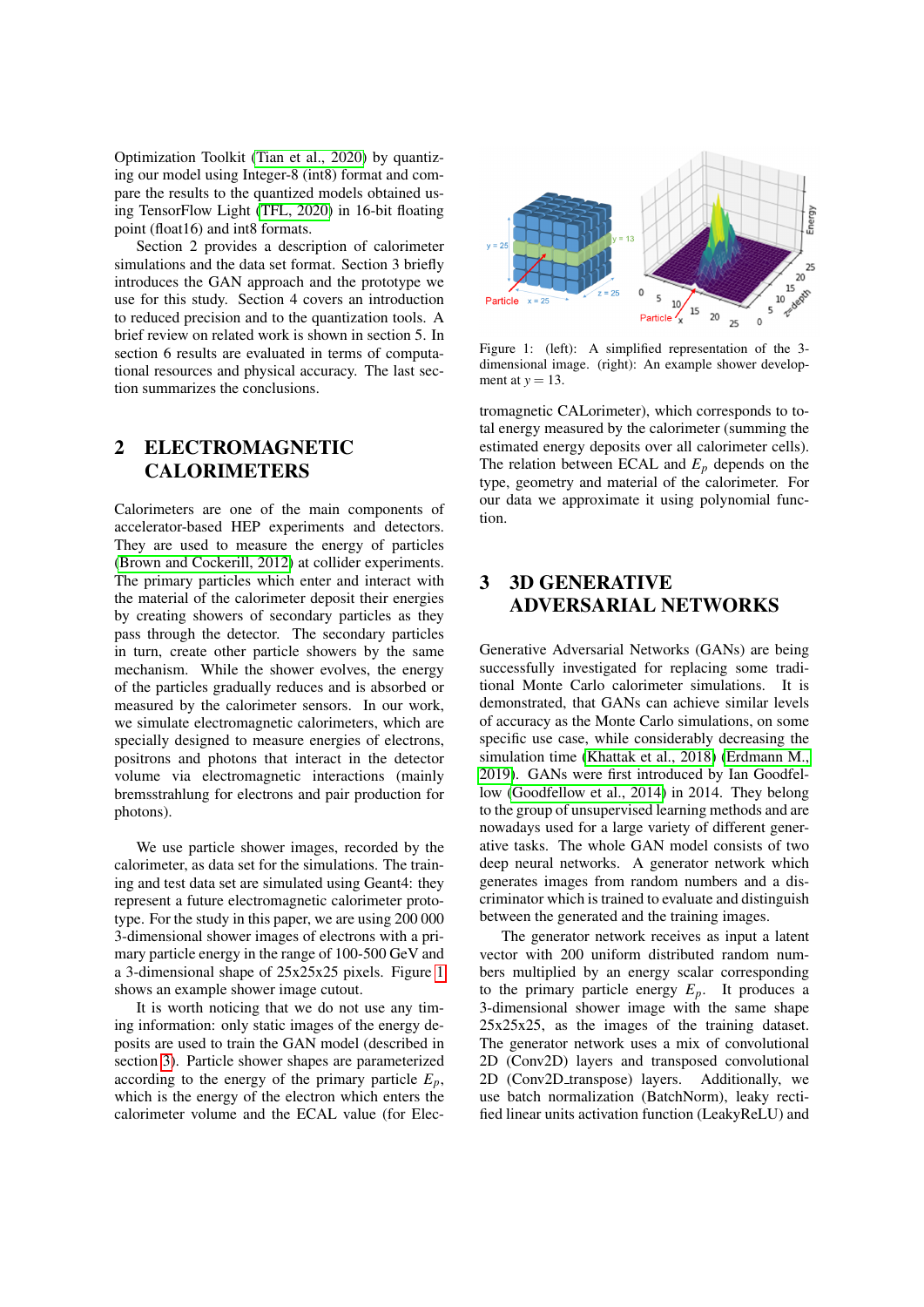dropout layers (Dropout). The detailed neural network architecture of the generator is shown in figure  $\mathcal{L}$ 

The discriminator produces three output values, see figure [3.](#page-3-1) The first is the typical GAN true/fake probability [\(Goodfellow et al., 2014\)](#page-7-10). The second and third discriminator outputs are auxiliary losses to support the GAN model to converge during training. We name the second loss AUX (for AUXiliary loss) which is a regression task to compare the discriminator output with the label of the primary energy  $E_p$ . The third discriminator output is named ECAL and is a self-produced lambda layer calculating the sum over the pixels of the input image which therefore, corresponds to the total energy of the input image.

In previous papers we used convolutional 3D (Conv3D) layers in the models but here we replace them by Conv2D layers. The Conv2D layers reduce the computational complexity with respect to the Conv3D approach and we gained a reduction in computation time. In addition the Conv3D layers are not supported in any quantization tool yet. We will describe the change from Conv3D to Conv2D more detailed in a future paper, since this approach is applicable for any kind of convolutional models with 3D images and comes with a significant decrease in computation time.

# 4 REDUCED PRECISION **COMPUTATION**

To achieve higher throughput and to reduce memory bandwidth during inference we can shrink the size of activations and weights of the trained neural network to lower precision. This approach is named reduced precision computing and the process of converting numbers from higher to lower precision is named quantization. The standard number format in machine learning is floating point 32 (float32) or single precision, specified in IEEE 754 [\(IEEE, 2008\)](#page-7-11). The format which uses just half of the bits of float 32 is floating point 16 (float16) and is therefore called as half precision, specified in IEEE 754 [\(IEEE, 2008\)](#page-7-11). The smallest format in which we want to quantize our model is integer-8 (int8). Integer numbers can be either signed int8 (sint8) with a range of  $[-127,127]$ or unsigned int8 (uint8) with a range of [0,255].

#### Intel Low Precision Optimization Tool

The Intel Low Precision Optimization Tool (iLoT) [\(Tian et al., 2020\)](#page-7-6) is an open-source python library for quantizing deep learning models and running low precision inference across multiple frameworks. It uses the Intel oneAPI Deep Neural Network Library (oneDNNL) [\(Intel, \)](#page-7-12), which contains building blocks for deep learning applications to improve the performance on Intel processors. This paper presents results of the first test of the brand new iLoT tool on a real use case.

Quantization of a trained model requires identifying the best order of magnitude across pixels covering an entire layer instead of a single pixel. Once the order of magnitude of an entire layer is known, it is possible to drop single bits, named "outliers", which are far away from the other values within this layer. Dropping outliers, the choice of different statistical means and repeated refinement of the topology makes quantization a delicate process rather than just a one-step deployment task. iLoT tunes the quantization process automatically with accuracy-driven strategies for computational performance, model size and memory footprint [\(Tian et al., 2020\)](#page-7-6). During the iterative and automatic quantization process iLoT can keep a few single nodes in the neural network in float32 precision in order to increase the accuracy. This is the advantage of iLoT compared to any other recent quantization tool. The accuracy is measured using a physicsinspired validation metric introduced in section [6.](#page-4-0)

Previously, quantization in deep learning was mainly applied to classification problems which employ simpler neural network outputs (probability values of classes) compared to the complex shower images of our network. Moreover, our generator network uses LeakyReLU activation functions instead of standard ReLU. Since LeakyReLU can generate negative weights, they require sint8 operations after quantization. As the sint8 operations are not needed for classification networks with standard ReLU activations, sint8 are by default not yet implemented in TensorFlow. Similarly no recent quantization tool implements LeakyReLU activations functions. In this study we make use of an Intel-customized Tensor-Flow version supporting sint8 operations and an adhoc implementation of LeakyReLU activations in the iLoT tool.

Layers fusion is another strategy that can be used to accelerate deep neural networks inference: iLoT implements [Conv2D + LeakyReLU] fused operation followed by a FusedBatchNorm layer. In its next release, iLoT (included in oneDNNL) will support a full [Conv2D + LeakyReLU + BatchNorm] fuse, which could further improve the performance.

### TensorFlow Lite

TensorFlow Lite [\(TFL, 2020\)](#page-7-7) is part of the Tensor-Flow library and is created for deploying machine learning models on mobile and internet of things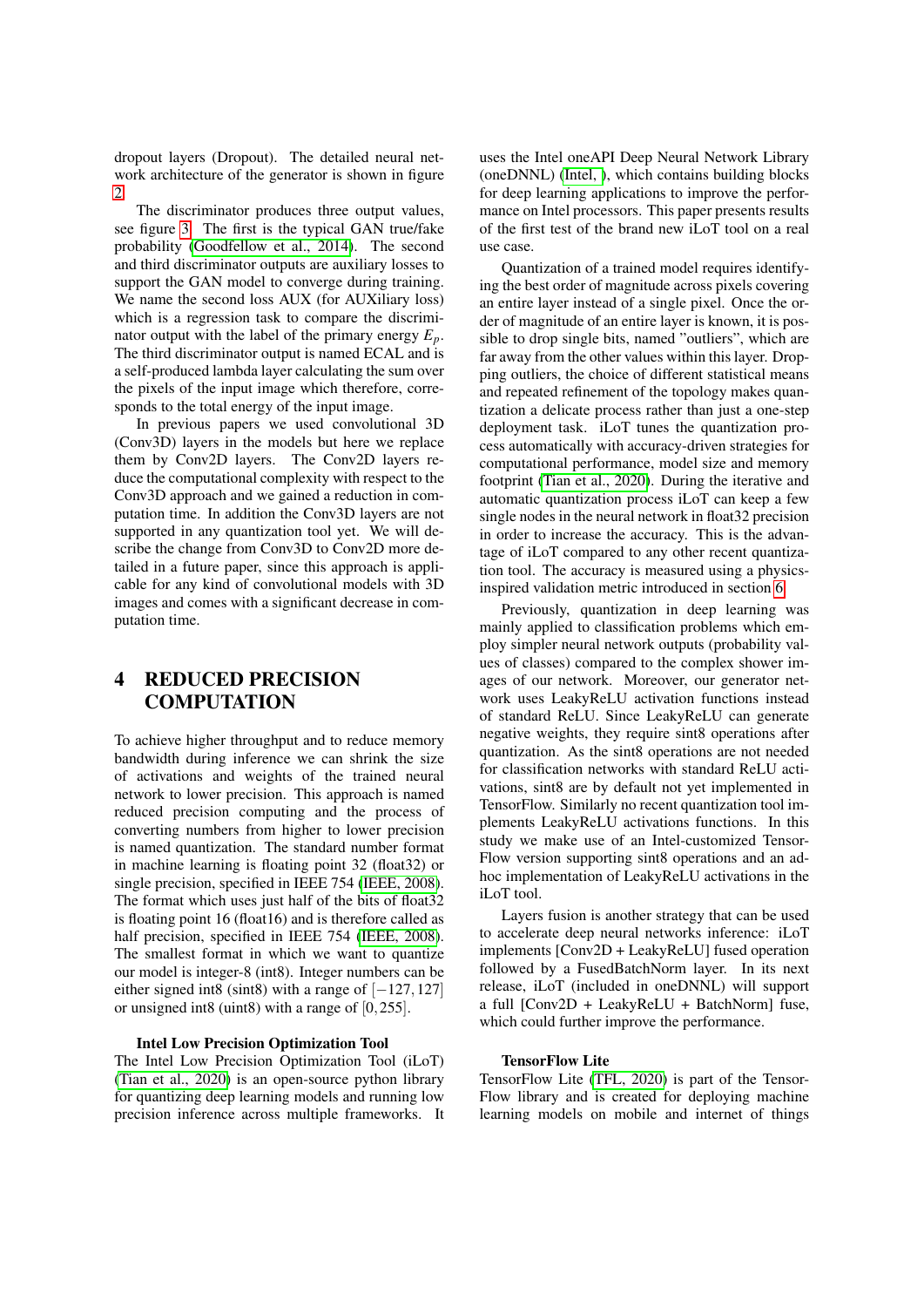<span id="page-3-0"></span>

Figure 2: Generator neural network architecture. Input is a latent vector and output is the 3-dimensional shower image.

<span id="page-3-1"></span>

Figure 3: Discriminator neural network architecture. Input are the 3-dimensional shower images and output the loss values.

(IoT) devices. It contains packages for converting TensorFlow models to TensorFlow Lite models and packages to quantize and deploy models. It can quantize networks, layer-wise, from float32 into float16 and int8 [\(TFL, 2020\)](#page-7-7).

Because TensorFlow does not support sint8 operations yet, TensorFlow Lite does not support quantized LeakyReLU activation functions as well. Additionally, we do not have the compatible hardware for running quantized TensorFlow Lite models available for this study, therefore we use TensorFlow Lite only for measuring the accuracy of the quantized models and not inference speed-up.

### 5 RELATED WORK

#### Generative Adversarial Networks

GANs are today extensively used in a wide range of applications [\(Brownlee, 2020\)](#page-7-13).

In the field of High Energy Physics, a lot of research is ongoing to understand how to replace Monte Carlo simulations by employing GANs. For example in [\(Salamani et al., 2018\)](#page-7-14) Variational Auto-Encoders (VAEs) and GANs are proposed to simulate the output of the ATLAS liquid Argon calorimeter. The first proof of concept, using 3D convolutional GANs for electromagnetic calorimeters is represented by the 3DGAN prototype [\(Khattak](#page-7-5) [et al., 2018\)](#page-7-5) and [\(Vallecorsa et al., 2019\)](#page-7-15) based on a simple auxiliary GAN model. Other approaches investigated Wasserstein GAN [\(Arjovsky et al., 2017\)](#page-7-16) for improving the model convergence [\(Erdmann M.,](#page-7-9) [2019\)](#page-7-9).

#### Int8 Quantization

Quantizing trained deep learning models to a reduced precision is being actively researched in the recent years to allow, in particular, fast inference on mobile devices where the computational power is strongly constrained. In more general, with increasing model size and complexity, constraints on computing time and memory consumption become relevant for other architectures, CPUs and accelerators alike.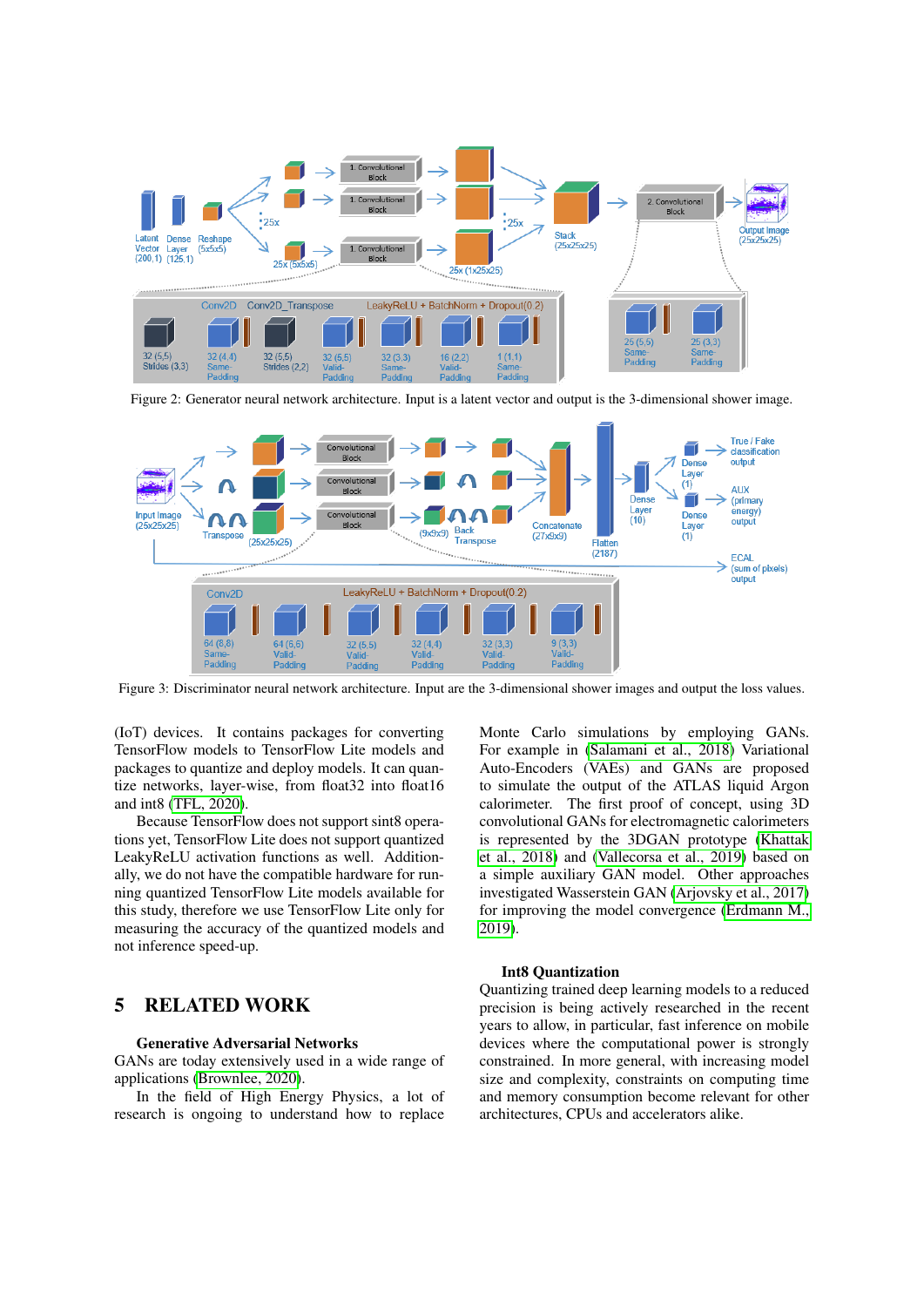In most cases, quantization techniques are targeted to int8, because it is a data format that most modern hardware supports and because it maintains almost the same level of accuracy, compared to lower precision formats [\(Jain et al., 2020\)](#page-7-17). Most of the existing benchmarks represent classification problems [\(Wu et al., 2020\)](#page-7-18), while in our case, we require an accurate description of simulated data. There are two main quantization techniques. The first is post-training quantization, where the model is trained in float32. Afterwards, it uses a calibration dataset to calculate the maxima of the weights and activations which are needed for the quantization process into a lower precision. This is commonly the first approach which is chosen and leads mostly to a satisfying level of accuracy [\(Wu, 2019\)](#page-7-19), hence we use this approach for the research in this paper. An alternative method, named quantization-aware training, directly trains models using lower precision formats.

#### Mixed precision training

One can go even further and train models with mixed precision formats: for example, using both float32 and int8. In this case, some weights are represented in int8 format to gain a speed-up, but others are kept as float32, to maintain the level of accuracy. Choosing which weights are represented in higher or lower precision is done by intelligent algorithms.

Different studies have evaluated mixed precision for training [\(Micikevicius et al., 2017\)](#page-7-20) [\(Nandakumar](#page-7-21) [et al., 2020\)](#page-7-21): In particular [\(Osorio, \)](#page-7-22) applies a mixed precision approach to the training of 3DGANs.

### <span id="page-4-0"></span>6 EVALUATION

This section describes the evaluation process in terms of computational performance and physics accuracy and discusses results in details.

### 6.1 Computational Evaluation

The computational throughput depends in practice on the model and the hardware on which it runs. We perform all computational performance tests on an Intel 2S Xeon Processor 8280 with Cascade Lake architecture and 28 cores (56 virtual cores or threads) which supports int8 format. As explained above, the iLoT int8 model is benchmarked against the original float32 model.

Multiple flows of different input data are processed concurrently on affinitized threads (and taking advantage of memory locality), which is referred to

multiple streams. We measured the total time and the throughput by parallelising the inference process using multiple threads and multiple data streams: The results are shown in figure [4.](#page-4-1) As expected, the number of showers per seconds increases with the number of streams and threads for both the int8 and float32 models. In particular the best performance is achieved using 56 threads and 7 data streams. Beyond this point the performance becomes worse, most probably because the memory bandwidth limit is exceeded and the CPU gets oversubscribed. All tests were run including a warm-up time with TensorFlow version 2.3.

<span id="page-4-1"></span>

Figure 4: Inference throughput in showers per seconds for the float32 and int8 model for different number of stream and thread configurations.

Using 7 streams and 56 threads for both models we measure an inference time of 55.7 ms for the float32 model and 32.3 ms for the int8 model, as shown in table [1,](#page-4-2) corresponding to a 1.73x speed-up using the iLoT quantized model.

<span id="page-4-2"></span>Table 1: Inference times in milliseconds [ms] for float32 and INT8 GAN model measured on Cascade Lake CPU.

| float $32$ | int8              | Speed-up |
|------------|-------------------|----------|
| 55.7 ms    | $32.3 \text{ ms}$ | 1.73x    |

Details about the runtimes of some operations are shown in table [2.](#page-4-3) It can be seen, that the FusedBatch-Norm yields about 30% of the total runtime: replacing this operation with a fused [Conv2D + LeakyReLU + BatchNorm] will bring a significant speed-up.

<span id="page-4-3"></span>Table 2: Times in milliseconds (ms) for some operations of the quantized int8 iLoT model.

| Total             | <b>FusedBatchNorm</b> | De-/Quantization |
|-------------------|-----------------------|------------------|
| $32.3 \text{ ms}$ | $9.37 \text{ ms}$     | $6.06$ ms        |

Table [2](#page-4-3) also shows the time needed by the dequantize operation, which is non negligible as it corresponds to  $\frac{6.06 \text{ ms}}{32.3 \text{ ms}} = 18.3\%$  of the total runtime. The dequantization step takes care of converting the float32 input data to int8 and then converting back the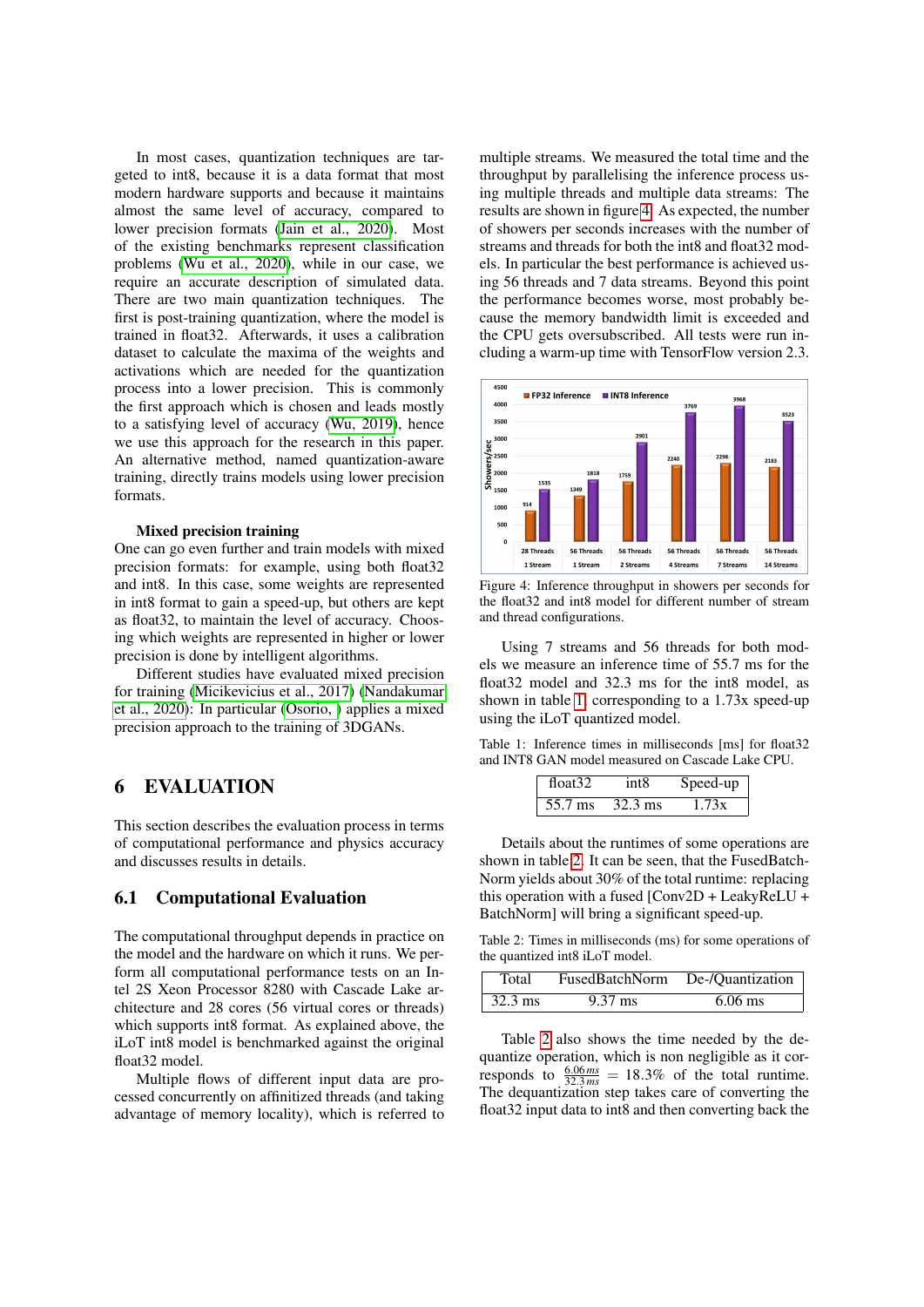model output data (int8) to float32, expected for the simulation output.

An additional effect is due to the fact that, a lowprecision unit internally demands higher bandwidth, i.e. scratch memory bandwidth or cache bandwidth, and this demand can limit operations depending on the specific hardware implementation. Therefore, practical implementations of low-precision in hardware and software are challenged to speed-up inference by the full ratio of type-width.

Generally speaking, larger models might exhibit a larger inference acceleration, simply thanks to the relatively smaller weight represented by the quantization/dequantization steps with respect to the quantized operations runtime. As an example, ResNet-50 [\(He et al., 2015\)](#page-7-23) has over 23 million parameters, Inception-v3 [\(Szegedy et al., 2015\)](#page-7-24) over 24 million parameters whereas our model has only around 2 million parameters. Being 10 times smaller, our GAN network is more sensitive to the size of the quantization and dequantization steps (10.5 ms) with respect to the total run time (32.3 ms). In other words, the smaller the model, the stronger the impact of the quantization and dequantization functions at the beginning and end of the model.

In any case, running inference using int8 precision, further increases the advantage with respect to running standard Monte Carlo simulation. With respect to the original Geant4 benchmarks quoted in [\(Vallecorsa et al., 2019\)](#page-7-15), the int8 quantized models reaches a huge 67 000x speed-up. In terms of memory consumption, the iLoT int8 model decreases by a factor 2.26x the total utilised physical memory (from 8 KB to 3.6 KB) with respect to the initial float32.

### 6.2 Physical Evaluation

Evaluating performance of a Generative Model is not an easy task, several methods have been proposed depending on the specific applications [\(Borji, 2018\)](#page-7-25). In this work, we rely on physics inspired validation, visually inspecting the energy patterns across the calorimeter volume by measuring the accuracy on specific physics quantities, the energy deposits distributions along the calorimeter *y*- and *z*-axis.

We compare the quantised models in three different formats (int8 iLoT, int8 TFLite and float16 TFLite) to the baseline GAN model (float32) and the Geant4 validation set.

### 1. Particle Shower Shapes

Figure [5](#page-5-0) represents the first visual validation method and shows the 2-dimensional particle shower shapes along the *y*- and the *z*-axis for the different models. The particle enters the detector at the coordinates  $x = 13$ ,  $y = 13$  and  $z = 0$ , orthogonally to its surface: the larger energy depositions, in the transverse  $(x, y)$ plane, cluster around the middle of the image while the patterns along the *z*-axis develops as discussed in section [2.](#page-1-2) For simplicity, we report only the energy distribution along the *y*-axis, since the patterns along the two transverse directions are very similar. In figure [5](#page-5-0) we compare all models to the Geant4 prediction.

<span id="page-5-0"></span>

Figure 5: Generated shower shapes along y- (top) and z-axis (bottom) of Geant4 (red), the TF float32 model (blue), the iLoT int8 model (pink), the TFLite float16 model (green), and the TFLite int8 model (orange). Horizontal we plot the single pixels of the respective axis and vertical the average energies contained in the single pixels. The vertical lines corresponds to the statistical errors for the single pixels.

The float32 prediction (our baseline) is very close to the Geant4 test data. The quantized iLoT int8 and TFLite float16 models are close to initial float32 model and remain mostly within the range of the statistical error bars. However, the TFLite int8 model is slightly off. This effect is larger at the edges of the distribution, where the energy deposits are much smaller (see figure [5\)](#page-5-0).

Table [3](#page-6-0) summarizes the statistical mean and standard deviation for the particle shower distributions in figure [5.](#page-5-0) The TFLite int8 seems to yield worse prediction with respect to both the GAN baseline (float32) and Geant4.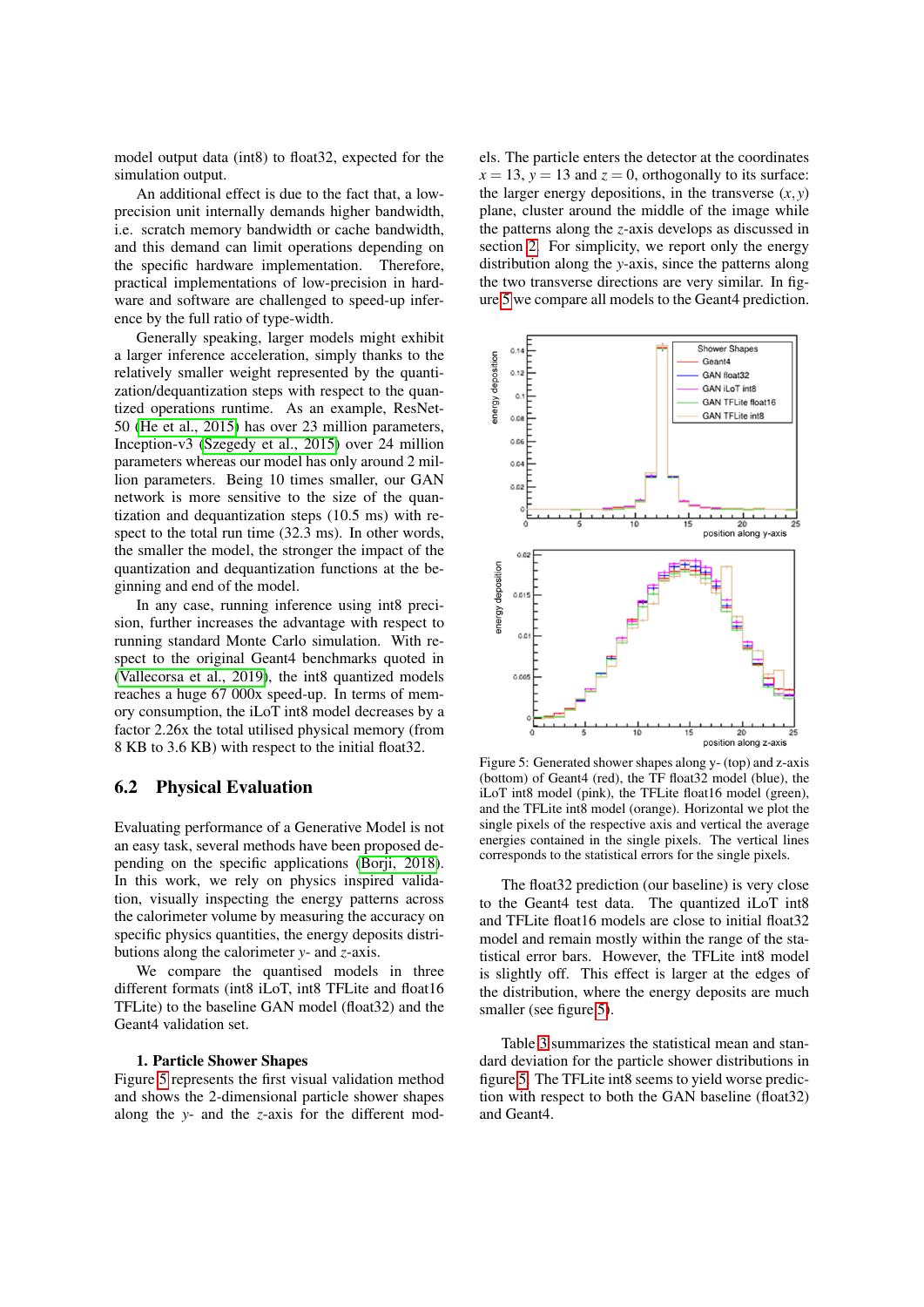| Model:                     | Mean: | STD: |
|----------------------------|-------|------|
| <i>v</i> -axis Geant4      | 12.00 | 1.45 |
| y-axis float32             | 12.02 | 1.46 |
| y-axis iLoT int8           | 12.03 | 1.45 |
| v-axis TFLite float16      | 12.05 | 1.13 |
| <i>v</i> -axis TFLite int8 | 12.10 | 1.19 |
| z-axis Geant4              | 13.85 | 4.62 |
| z-axis float32             | 13.81 | 4.50 |
| z-axis iLoT int8           | 13.91 | 4.48 |
| z-axis TFLite float16      | 13.78 | 4.50 |
| z-axis TFLite int8         | 14.25 | 4.62 |

<span id="page-6-0"></span>Table 3: Statistical values mean and standard deviation (STD) for the different models.

This can be visually confirmed by looking at the same shower shapes in logarithmic scale in figure [6.](#page-6-1) In the *y*-axis plot we can see that TFLite float16, and especially TFLite int8 struggles with the low energies at the tails. Tails we name the first and last five pixels of the y-axis shower shape plot. On the other hand, the iLoT int8 model has no troubles in representing the low energy pixels at the tails. However, a more detailed performance analysis is needed to confirm this result.

<span id="page-6-1"></span>

Figure 6: Logarithmic Shower Shapes.

#### 2. Single Validation Number

In order to simplify results evaluation, we define a composite accuracy value, calculated by building 2-dimensional projections of the particle shower

distributions for the GAN and Geant4 samples and then measuring the total mean squared error (MSE) between the two projections. The MSE-based metric values for the various models are shown in table [4.](#page-6-2)

<span id="page-6-2"></span>Table 4: MSE-based values for the different models. The lower the value, the better the accuracy.

| float $32$ | ToI   | TFLite float16 | TFLite int8 |
|------------|-------|----------------|-------------|
| 0.061      | 0.053 |                | 0.340       |

The iLoT model seem to reach a better accuracy than the initial float32 model. However, this is an artifact of the quantization process that relies on the same metric to determine which weights are kept in float32 format in a similar fashion as an architecture hyperparameter search. In contrast, both quantized TFLite models loose accuracy.

#### 3. Pixel-Wise Image Comparison

In addition we perform a pixel-wise image comparison, by fixing the input latent vector and generating a synthetic image. We subtract then element-wise the entries of the single pixels of the output image of the quantized model from the baseline model and sum up the absolute values. The pseudo code for the pixelwise comparison looks like:

```
mean ( sum ( abs ( X float32 - X int8 ) ) )
```
With the corresponding values we can directly compare how different the created images are. The smaller the pixel-wise validation value, the closer are the images and the better the model. We performed the pixel-wise validation for all our quantized models compared to the baseline float32 model. The results are shown in table [5.](#page-6-3) One can see that the TFLite float16 model performs best and the iLoT int8 model is approximately three times better than the TFLite int8 model in the pixel-wise comparison.

<span id="page-6-3"></span>Table 5: Pixel-wise validation values for the different quantized models.

| Model:         | Mean: | STD:  |
|----------------|-------|-------|
| TFLite float16 | 0.133 | 0.291 |
| TFL ite int8   | 4.054 | 0.721 |
| iLoT int8      | 1.550 | 0.191 |

All in all the iLoT tool reaches a better level of physics accuracy in all our shown validation metrics compared to TFLite int8.